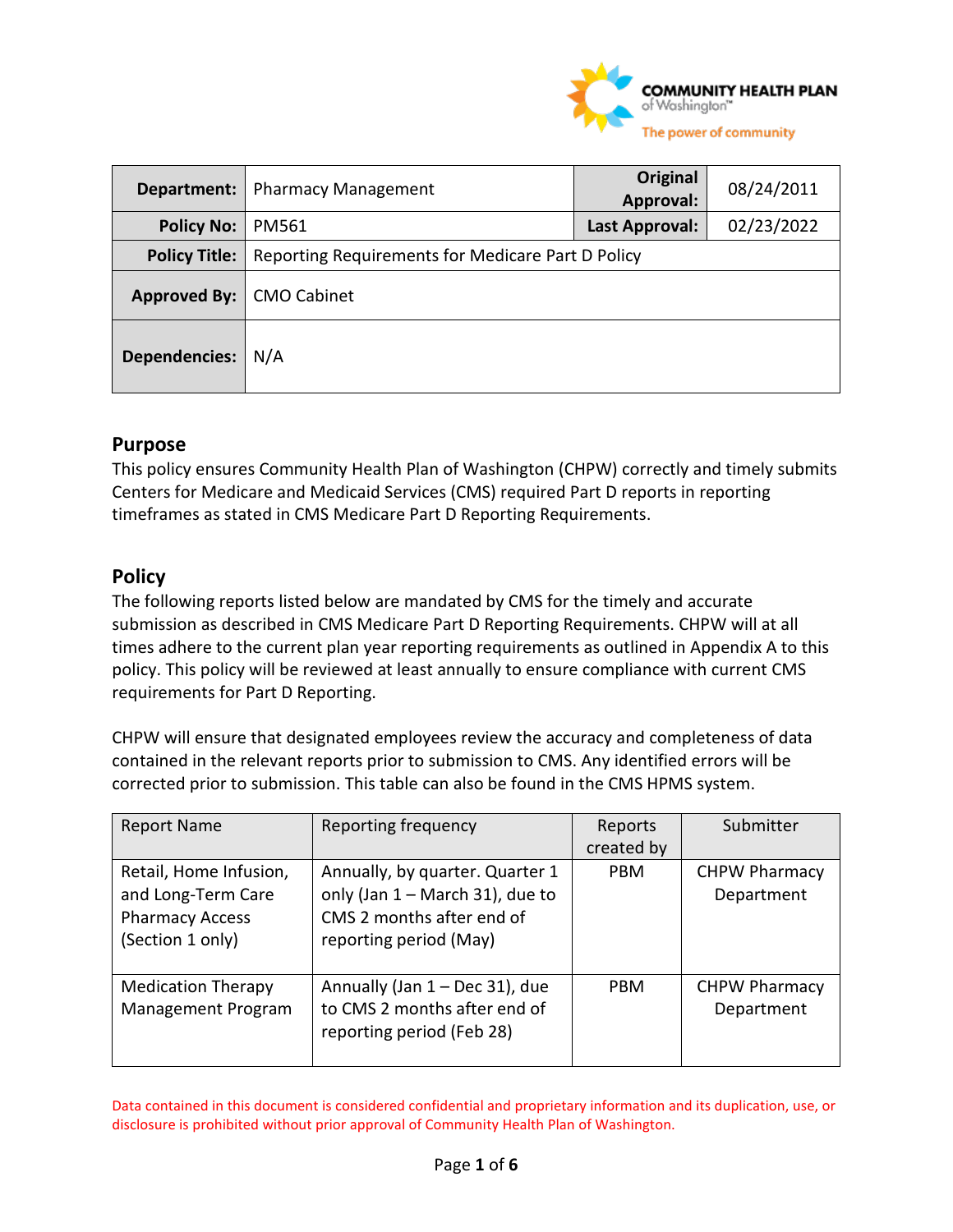

| <b>Report Name</b>     | Reporting frequency               | Reports     | Submitter              |
|------------------------|-----------------------------------|-------------|------------------------|
|                        |                                   | created by  |                        |
| Grievances             | Annually, by Quarter (Jan 1-      | <b>CHPW</b> | <b>CHPW Grievances</b> |
|                        | March 31, April 1 - June 30,      | Grievances  | Department             |
|                        | July $1 -$ Sept 30, Oct $1 -$ Dec | Department  |                        |
|                        | 31), due to CMS 2 months after    |             |                        |
|                        | end of reporting period (Feb 28   |             |                        |
|                        | for all quarters)                 |             |                        |
| Coverage               | Annually, by Quarter (Jan 1-      | PBM and     | <b>CHPW</b>            |
| Determinations and     | March 31, April $1 -$ June 30,    | <b>CHPW</b> |                        |
| Redeterminations       | July $1 -$ Sept 30, Oct $1 -$ Dec | Appeals     |                        |
|                        | 31), due to CMS 2 months after    | Department  |                        |
|                        | end of reporting period (Feb 28   |             |                        |
|                        | for all quarters)                 |             |                        |
| Long Term Care         | Semi-annually (Jan 1 - June 30),  | <b>PBM</b>  | <b>CHPW Pharmacy</b>   |
| Utilization (Period 1) | due to CMS 2 months after end     |             | Department             |
|                        | of reporting period (Aug 31)      |             |                        |
| Long Term Care         | Semi-annually (July 1 - Dec 31),  |             |                        |
| Utilization (Period 2) | due to CMS 2 months after end     |             |                        |
|                        | of reporting period (Feb 28)      |             |                        |
| Fraud, Waste and       | Annually (Jan 1 - Dec 31), due    | <b>CHPW</b> | <b>CHPW Compliance</b> |
| Abuse Compliance       | to CMS 2 months after end of      | Compliance  | Department             |
| Programs               | reporting period (Feb 28)         | Department  |                        |

As required of all Medicare Advantage Organization (MAO) Part D sponsors, CHPW refers to the applicable Part D Technical Specification document published by CMS on its website to review and address specific data elements or requirements in their data reporting:

https://www.cms.gov/Medicare/Prescription-Drug-

Coverage/PrescriptionDrugCovContra/RxContracting\_ReportingOversight.html

In the event of a CMS changes to the technical specification during the plan year, CHPW ensures the revised data elements are accurately submitted in accordance with the applicable Part D Technical Specification documents.

CHPW Pharmacy Department is responsible for submitting the following reporting sections through HPMS.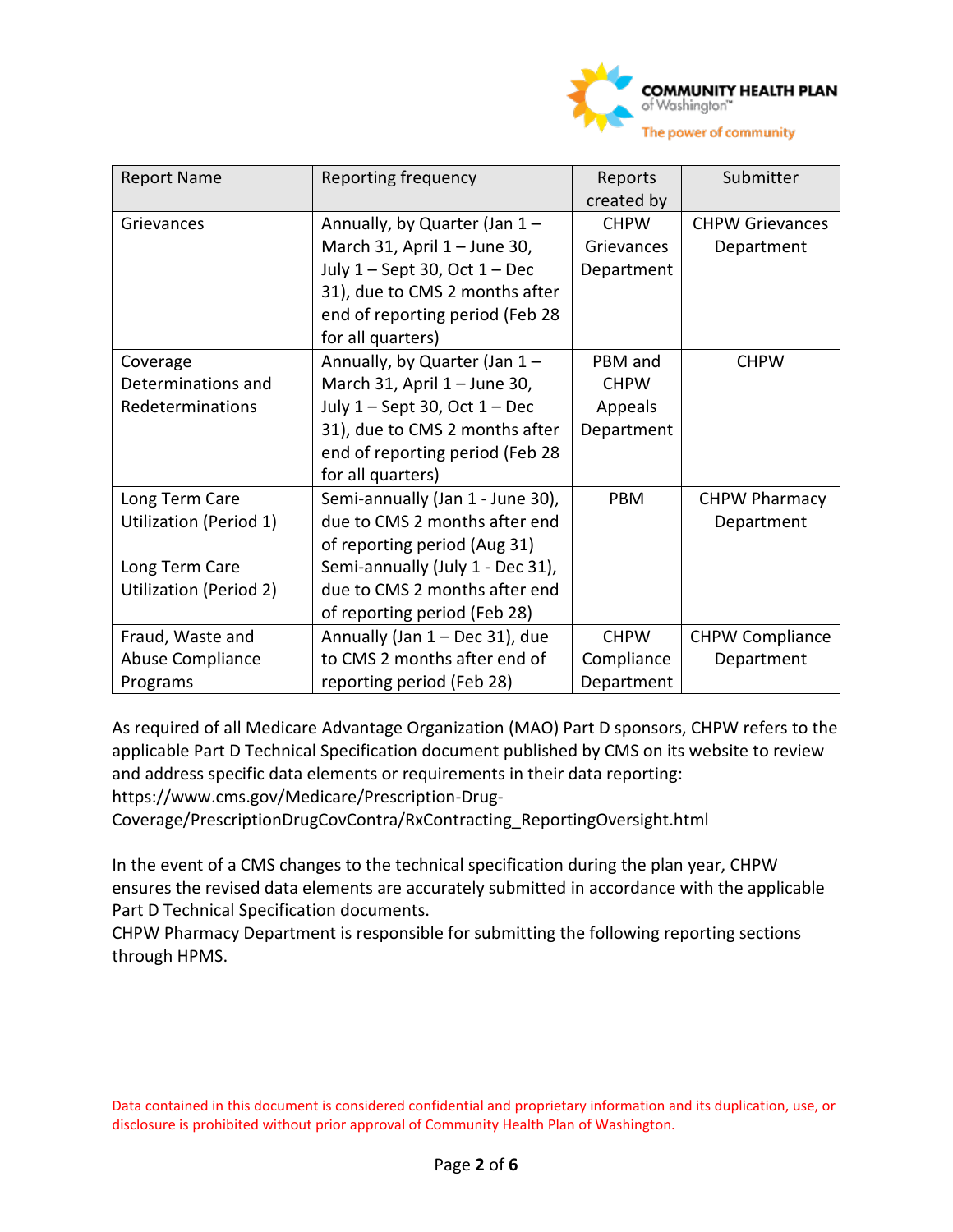

#### **Reporting Sections and PBM oversight**

| <b>Reporting section</b>       | <b>Due Date</b>     | <b>PBM</b> oversight                          |  |
|--------------------------------|---------------------|-----------------------------------------------|--|
| Retail, Home Infusion, and     | <b>PBM</b> submits  | CHPW reviews and audits the report to         |  |
| Long-Term Care Pharmacy        | report to CHPW      | ensure the data are accurate and all          |  |
| Access                         | 2 weeks before      | required reporting data elements are          |  |
|                                | each CMS            | included as outlined in Medicare Part D       |  |
|                                | deadline            | <b>Technical Specifications and Reporting</b> |  |
|                                |                     | Requirements.                                 |  |
| <b>Medication Therapy</b>      | <b>PBM</b> submits  | CHPW reviews and audits the report to         |  |
| Management                     | report to CHPW      | ensure the data are accurate and all          |  |
| Program(MTMP)                  | 2 weeks before      | required reporting data elements are          |  |
|                                | <b>CMS</b> deadline | included as outlined in Medicare Part D       |  |
|                                |                     | <b>Technical Specifications and Reporting</b> |  |
|                                |                     | Requirements.                                 |  |
| <b>Coverage Determinations</b> | <b>PBM</b> submits  | CHPW reviews and audits the report to         |  |
| and Redeterminations           | report to CHPW      | ensure the data are accurate and all          |  |
|                                | 2 weeks before      | required reporting data elements are          |  |
|                                | <b>CMS</b> deadline | included as outlined in Medicare Part D       |  |
|                                |                     | <b>Technical Specifications and Reporting</b> |  |
|                                |                     | Requirements.                                 |  |
| Long Term Care                 | <b>PBM</b> submits  | CHPW reviews and audits the report to         |  |
| Utilization (LTCU)             | report to CHPW      | ensure the data are accurate and all          |  |
|                                | 2 weeks before      | required reporting data elements are          |  |
|                                | each CMS            | included as outlined in Medicare Part D       |  |
|                                | deadline            | <b>Technical Specifications and Reporting</b> |  |
|                                |                     | Requirements.                                 |  |

#### **Accessing Hpms**

Open the web browser and navigate to: <https://hpms.cms.gov/app/login.aspx?ReturnUrl=%2fapp%2fhome.aspx>

Login credentials must be requested by using the form found at: [http://www.cms.gov/Research-Statistics-Data-and-Systems/CMS-Information-](http://www.cms.gov/Research-Statistics-Data-and-Systems/CMS-Information-Technology/InformationSecurity/downloads/EUAaccessform.pdf)[Technology/InformationSecurity/downloads/EUAaccessform.pdf](http://www.cms.gov/Research-Statistics-Data-and-Systems/CMS-Information-Technology/InformationSecurity/downloads/EUAaccessform.pdf)

#### **Additional Data Reporting**

In addition to the CMS Medicare Part D Reporting Requirements, the PBM is responsible for, including but not limited to, the submission of the following to CMS and/or its delegated vendor: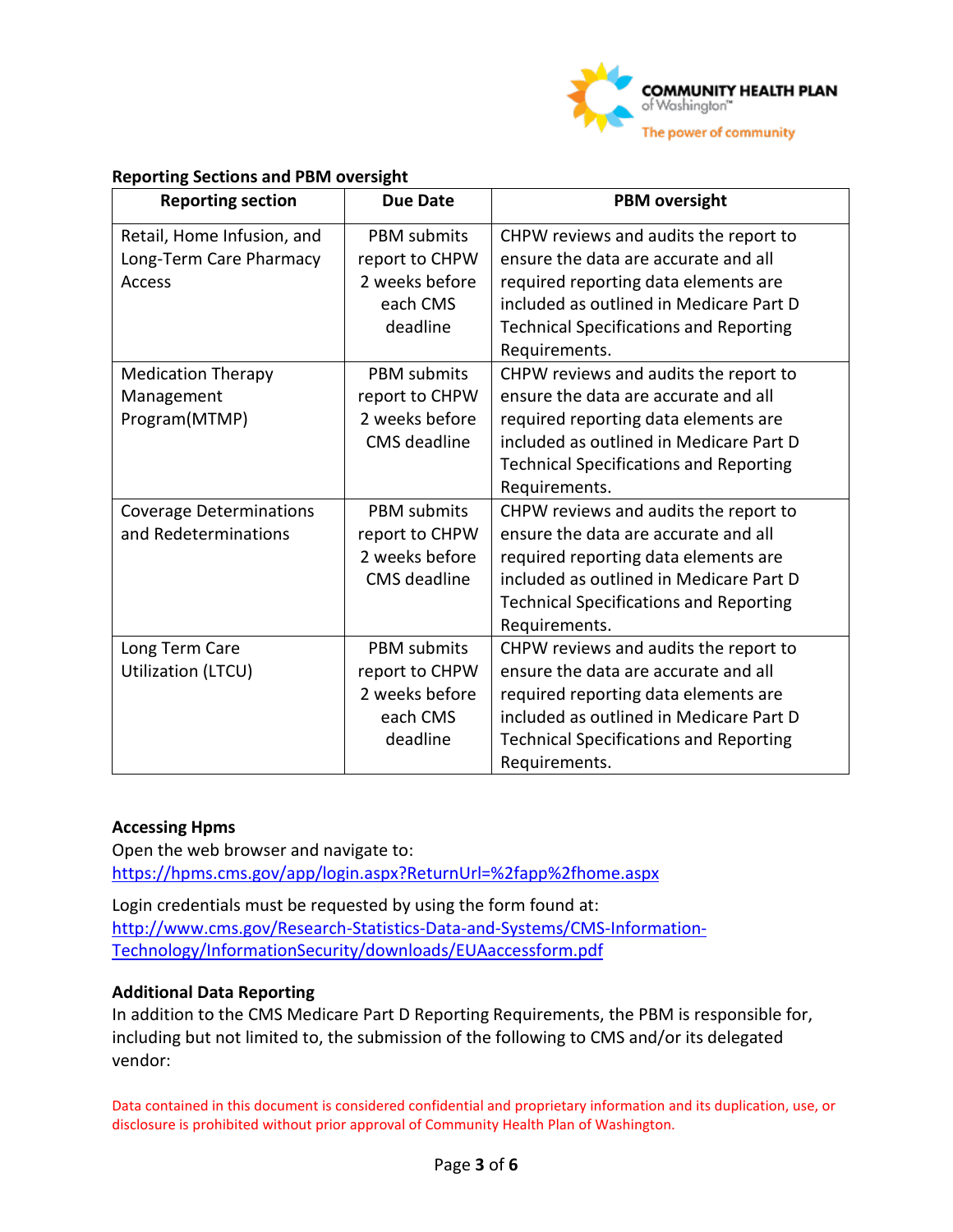

- PDE Reports
- Patient Safety
- Medicare Plan Finder
- Best Available Evidence Monitoring
- Prescriber NPI
- HPMS ESI Contacts

## **Additional Oversight**

CHPW is required to report data to CMS on a variety of measures. CMS has developed reporting standards and data validation specifications with respect to the Part D reporting requirements. These standards and specifications provide a review process for Medicare Advantage Organizations (MAOs), Cost Plans, and Part D sponsors to use to conduct data validation checks on their reported Part C and Part D data. The data validation is "retrospective," referring to the fact that it normally occurs in the year subsequent to the measurement year. For example, the data validation for CY 2013 data was conducted in CY 2012. In order to ensure the independence of the data validation, CHPW does not use its own staff to conduct the data validation. Instead, CHPW acquires external data validation resources. For further details on these submissions, see Desk Procedure *DP 142 – Annual Medicare Data Validation Audit*. In addition, any ESI contact data submitted in the HPMS portal will be tested prior to submission.

## **Additional Auditing**

CHPW is required to respond to CMS approved auditors for reporting and auditing outside of the recurring reports mentioned above. Examples of additional audits include PDE analysis, PDE financial review, coverage determination review, and formulary admin reviews. When necessary, CMS provides submission guidance through annual audit protocols or through the Acumen portal. Per CMS guidance, 42 CFR Section 423.505, the plan must make available any books, contracts, records, and documentation that pertain to any aspect of services performed, reconciliation of benefit liabilities, and determination of "amounts payable under the contract, or as the Secretary may deem necessary to enforce the contract…".

# **List of Appendices**

A. Detailed Revision History

## **Citations & References**

| CFR | 42 CFR § 423.336(c)(1), 42 CFR § 423.343(c)(1), 42 CFR § |
|-----|----------------------------------------------------------|
|     | $\vert$ 423.343(d)(1), 42 CFR § 423.505(b)(8             |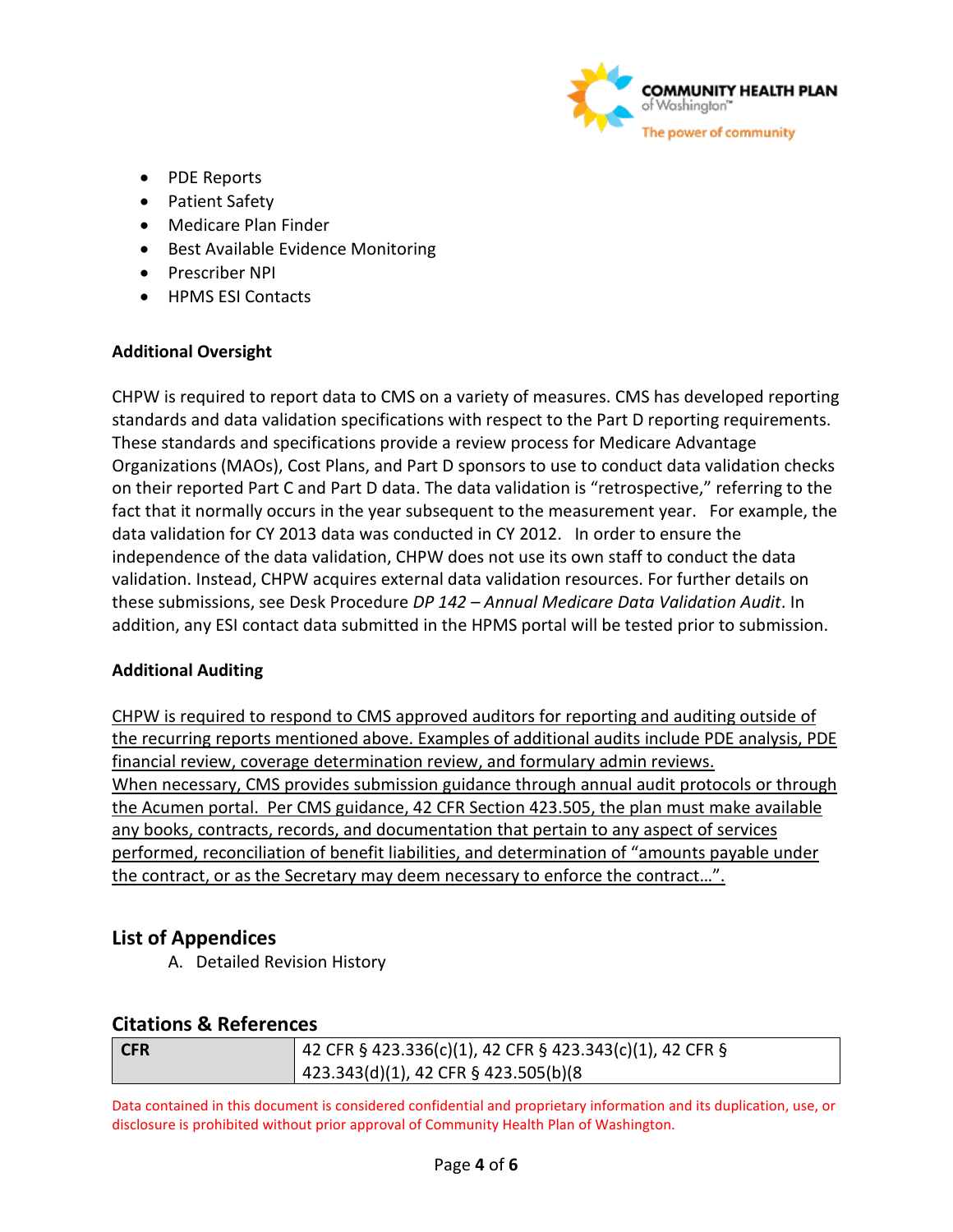

| <b>WAC</b>                |                  |                                                           |
|---------------------------|------------------|-----------------------------------------------------------|
| <b>RCW</b>                |                  |                                                           |
| LOB / Contract            | $\square$ WAHIMC |                                                           |
| <b>Citation</b>           | $\square$ BHSO   |                                                           |
|                           | $\boxtimes$ MA   | Medicare Part D Direct and Indirect Remuneration<br>(DIR) |
|                           | $\Box$ CS        |                                                           |
| <b>Other Requirements</b> |                  |                                                           |
| <b>NCQA Elements</b>      |                  |                                                           |

# **Revision History**

| <b>SME Review:</b> | 08/05/2011; 01/20/2012; 02/29/2021; 02/21/2013; 03/24/2014;<br>02/04/2015; 03/15/2016; 03/01/2017; 03/02/2018; 03/12/2019;<br>02/27/2020; 03/19/2021; 02/22/2022 |
|--------------------|------------------------------------------------------------------------------------------------------------------------------------------------------------------|
| Approval:          | 088/24/2011; 04/04/2012; 04/19/2013; 04/24/2014; 03/11/2015;<br>03/18/2016; 03/14/2017; 03/13/2018; 03/13/2019; 03/27/2020;<br>03/22/2021; 02/23/2022            |